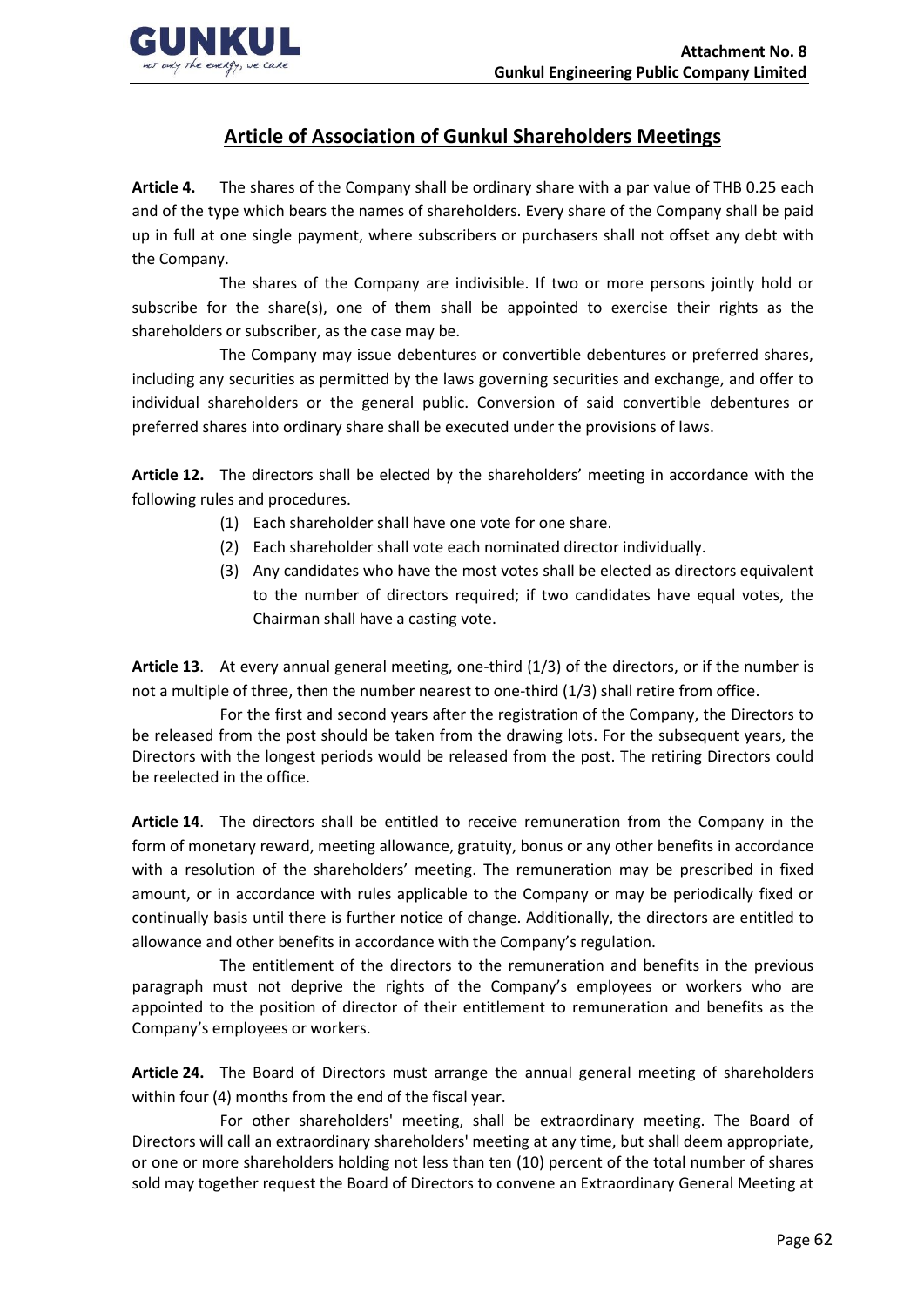

any time. However, it is necessary to specify the subject matter and the reasons for requesting the meeting to be clear in the letter. In such cases, the Board of Directors must arrange a meeting of shareholders within forty-five (45) days from the date of receipt of the letter from the shareholders.

If the Board does not arrange a meeting within the period specified in the second paragraph, the eligible shareholders may convene such meeting within 45 days from the completion of such 45 day period. The company is responsible for expenses arising from such meeting as appropriate.

**Article 25.** In summoning the shareholders meeting, the Board of Directors shall prepare a notice of the meeting specifying the place, date, time, agenda and the matters to be submitted to the meeting, together with appropriate details stating clearly whether they will be for acknowledgement, for approval or for consideration, including the opinions of the Board of Directors on the said matters and shall send the same to the shareholders and the registrar for information not less than 7 days prior to the meeting. Publication of notice of the meeting shall also be made in a newspaper for 3 consecutive days at least 3 days prior to the meeting.

Shareholders' Meeting may be convened at the province where the head office of the Company is located or any other provinces in Thailand.

**Article 26.** A shareholders may appoint another person as his or her proxy to attend a Shareholders' Meeting and vote on his or her behalf. The instrument appointing proxy shall be dated and signed by shareholders giving proxy and shall be in the form as prescribed the registrar.

The instrument appointing proxy shall be delivered to the Chairman of the Board of Directors or a person entrusted by the Chairman at the meeting prior to that attendance of the meeting by such proxy.

**Article 27.** To constitute a quorum in a shareholders meeting, there shall be not less than twenty-five shareholders (whether present in person or by proxy) holding in aggregate not less than one-third of the number of shares sold, or not less than one-half of the total number of shareholders (whether present in person or by proxy) holding in aggregate not less than one-third of the total number of shares sold.

If, after one hour from the time scheduled for the shareholders' meeting, the number of shareholder (whether present in person or by proxy) is insufficient to form a quorum as specified, if such shareholders meeting is convened at the request of shareholders, it shall be cancelled. If such shareholders meeting is not convened at the request of shareholders shall be called again and in such case, notice calling for the meeting shall be sent to shareholders not less than 7 days before the day of the meeting. In the latter meeting, a quorum is not compulsory.

In the shareholders meeting, the Chairman of the Board of Director shall preside over the meeting. If the Chairman is not present or does not attend the meeting or is unable to perform the duty, the Vice-Chairman, if available, shall preside over the meeting. If there is no Vice-Chairman, or the Vice-Chairman is unable to perform his or her duties, the meeting shall elect one of the shareholders attending the meeting to preside over the meeting.

**Article 28.** In casting votes, a shareholder shall have one vote for each share held by such shareholder and the resolution of the shareholders meeting shall require: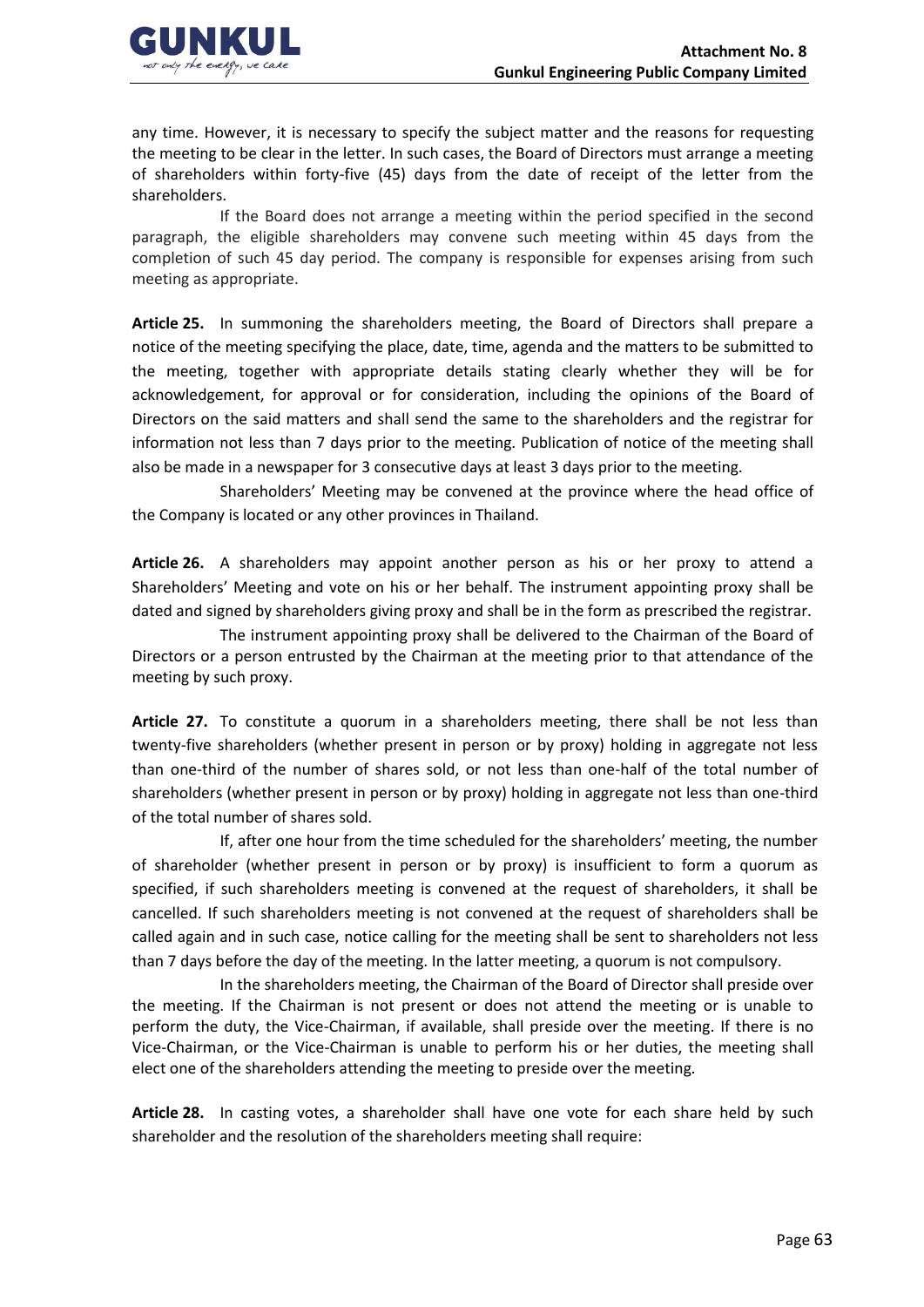

- (1) In normal case, a majority of votes of shareholders is from who attend the meeting and cast votes. In case of equality of votes, the Chairman of the meeting shall have a casting vote.
- (2) In the following cases, a resolution shall be passed by affirmative votes of not less than three-fourths of the total number of votes of shareholders who attend the meeting and have the right to vote.
	- (a) The sale or transfer of the whole or substantial part of the businesses of the Company to other persons;
	- (b) Acquisition or transfer of business of other companies or private companies to the Company.
	- (c) The execution, amendment or termination of contracts relating to the leasing out of the whole or substantial part of Company businesses, the assignment to any other persons to manage Company businesses, or the consolidation of such business with other persons with an objective towards profit and loss sharing;
	- (d) The amendment of the Memorandum of Association or the Article of Association of the Company;
	- (d) The increase or decrease in the Company's capital or the issuance of debentures;
	- (f) The amalgamation and dissolution of the Company.
- **Article 29.** Transaction to be conducted at the annual ordinary general meeting are as follows:
	- (1) Review of the report of the Board of Director covering the results of operation during the preceding year as proposed to the meeting by the Board of Directors;
	- (2) Consideration and approval of the balance sheet and profit and loss account of the preceding accounting period;
	- (3) Consideration of profit allocation and the appropriation of reserved funds;
	- (4) Election of new directors in place of those who must retire by rotation and Consideration of the appropriation of Directors' Remuneration;
	- (5) Appointment of an auditor and Consideration of the appropriation of Auditor fees
	- (6) Other businesses (if any)

**Article 30.** If the Company or any of its subsidiary companies enters into any connected transaction or acquisition and disposal of the substantial assets of the Company subject to the rules of the Stock Exchange of Thailand, the Company shall comply with the relevant rules.

**Article 31.** The company may increase the amount of its registered capital by issuing new shares. The issuance of new shares under paragraph one may be made after

- (1) All shares have been sold and paid up, or, if the shares still remain unsold, the unsold shares shall be the shares issued for the exercise of rights under the convertible debentures or shares warrant;
- (2) The meeting of shareholders has passed a resolution by not less than threefourths of the total votes of the shareholders attending the meeting present and qualified to voted; and
- (3) Such resolution has been produced to the Registrar for registration of change in the registered capital within fourteen days for the date on and having the right to vote resolution.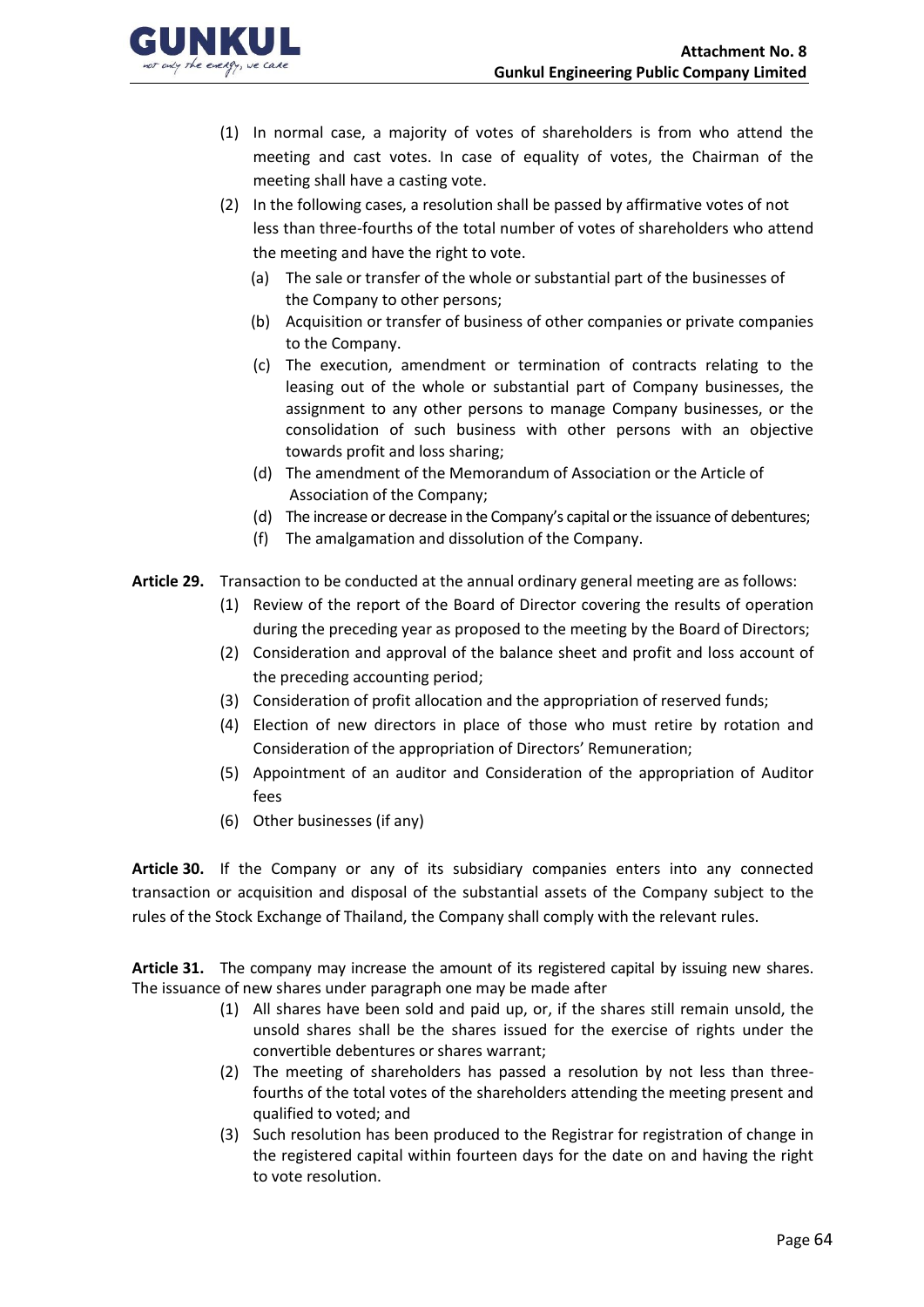

**Article 32.** The additional shares under Section 32 may be offered for sale in whole or in part and may be offered to shareholders in proportion to their respective shares already held first of to the public or any person whether in whole or in part, however, according to the resolution of the meeting of shareholders.

**Article 35.** No dividend shall be paid otherwise than out of profits. In the case where the Company still sustains an accumulated loss, no dividend shall be paid.

Payment of dividend shall be made within one (1) month from the date of shareholders meeting or of the resolution of the Board of Directors, as the case may be. However, a notice thereof shall be delivered to the shareholders and also be published in a newspaper. No interest charged to the Company if paid under law.

**Article 36.** The Board of Directors may from time to time pay interim dividends to the shareholders if it appears to the board of directors to be justified by the profits of the Company and a report thereof shall be submitted to the next shareholders meeting.

**Article 37.** Dividend shall be equally distributed according to the number of shares, unless otherwise provided in the case of preferred shares.

**Article 38.** The Company must allocate part of the annual net profit as reserve fund in an amount not less than five percent of the annual net profit less the sum of accumulated loss brought forward (if any) until the reserve fund amounts to be not less than ten percent of the registered capital.

In the case where the Company still cannot sell its shares up to number registered or the Company has registered an increase of capital, the Company may pay dividend in full or in part by issuing new ordinary shares to the shareholders, with approval of the meeting of shareholders.

**Article 39.** The Company's borrowing by means of the issuance of debentures offered for sale to the public shall be in accordance with the laws governing securities and exchange.

The resolution approving the issuance of debentured under the first paragraph shall be passed by the shareholders meeting by a vote of not less than three-fourth of the total votes of the shareholders attending the meeting and entitled to vote.

**Article 42.** The Board of Directors shall prepare the balance sheet and profit and loss account of the date ending the accounting period of the company to be put forth to the annual general meeting of shareholders for consideration and approval. The Board of Directors shall procure that the balance sheet and profit and loss account be audited by the auditor before submission to the shareholders meeting.

**Article 43.** The Board of Directors shall send the following documents to the shareholders,

together with the notice of the annual ordinary general meeting:

- (1) Copies of the balance sheet and profit and loss account which have been audited by the auditor, together with the report of the auditor; and
- (2) The annual report of the Board of Directors

**Article 44.** The auditor has a duty to attend shareholders meetings every time the balance sheet, profit and loss account, and problem pertaining to the Company's accounts are considered in order to make clarification in respect of auditing to the shareholders. The Company shall also send to the auditors all reports which should be received by the shareholders in such